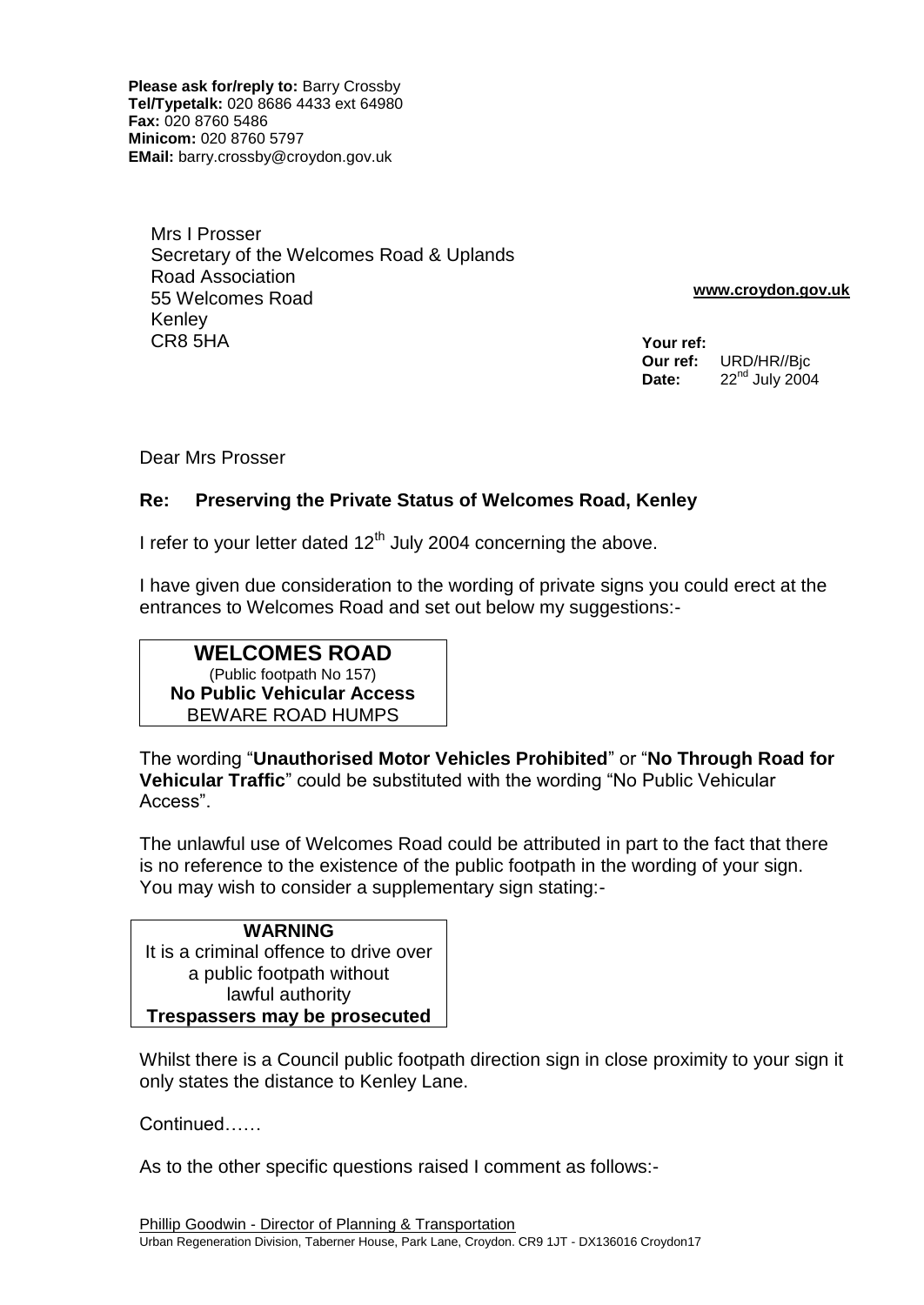# • How can we stop non-residents from using the road?

You have to first distinguish between lawful and unlawful use. This would not be as simple as it sounds as a non-resident may be an "invitee" to a property in Welcomes Road or one of the linking roads. This would be treated in law as a lawful use and not contravene an offence of driving over a public footpath. You have every right to challenge unlawful use but in practice this is not going to be easy to enforce.

#### • Can we legally stop each car and inquire of its occupant's reason for using the road?

It is my opinion that only the true owner of the road or a Police Officer who would be legally empowered to stop a car to inquire of the occupant's reason for using the road. Although you are controlling the road in respect of maintenance this does not equate to ownership and could be regarded as a violation of human rights.

• Can we erect one or more moveable barriers to stop through traffic? Whilst I am aware of your plight that the owner of Welcomes Road has never been traced you are in the eyes of the law regarded as being legally in possession of the road.

This may imply that you can go ahead and erect a moveable barrier but other issues would need to be addressed namely the agreement of the highway authority, emergency services, statutory undertakers and all persons that have a lawful right to drive over the public footpath. Erecting a movable barrier is also not a practical solution as extensive signage would be required to direct visitors and lawful users of the street to their destination. A far better solution would be the installation of a permanent barrier with pedestrian access maintained located somewhere between Simone Drive and Mary Hill Close. This would enable a turning facility to be provided within both bellmouth areas for delivery vehicles and cars. Permanent signage could then be displayed directing visitors to the correct end by listing the house numbers and streets accessible within each severed length.

Please be aware that you would need to have 100% support from all affected residents and as a starting point I would advise you to undertake a consultation exercise with the residents of Welcomes Road, Uplands Road, Kearton Close, Zig Zag Road, Mary Hill Close, Simone Drive and St Winifreds. The residents of Benthall Close and more importantly Abbots Lane should also be consulted, as they are likely to see an increase in vehicular traffic. If you successfully complete this consultation exercise the matter can then be addressed with the highway authority and other statutory bodies.

#### • Can we charge non-residents a toll?

Although it is accepted that you are controlling the road you are not the lawful owner and any attempt to collect a toll could in my opinion lead to a challenge in court.

Continued…..